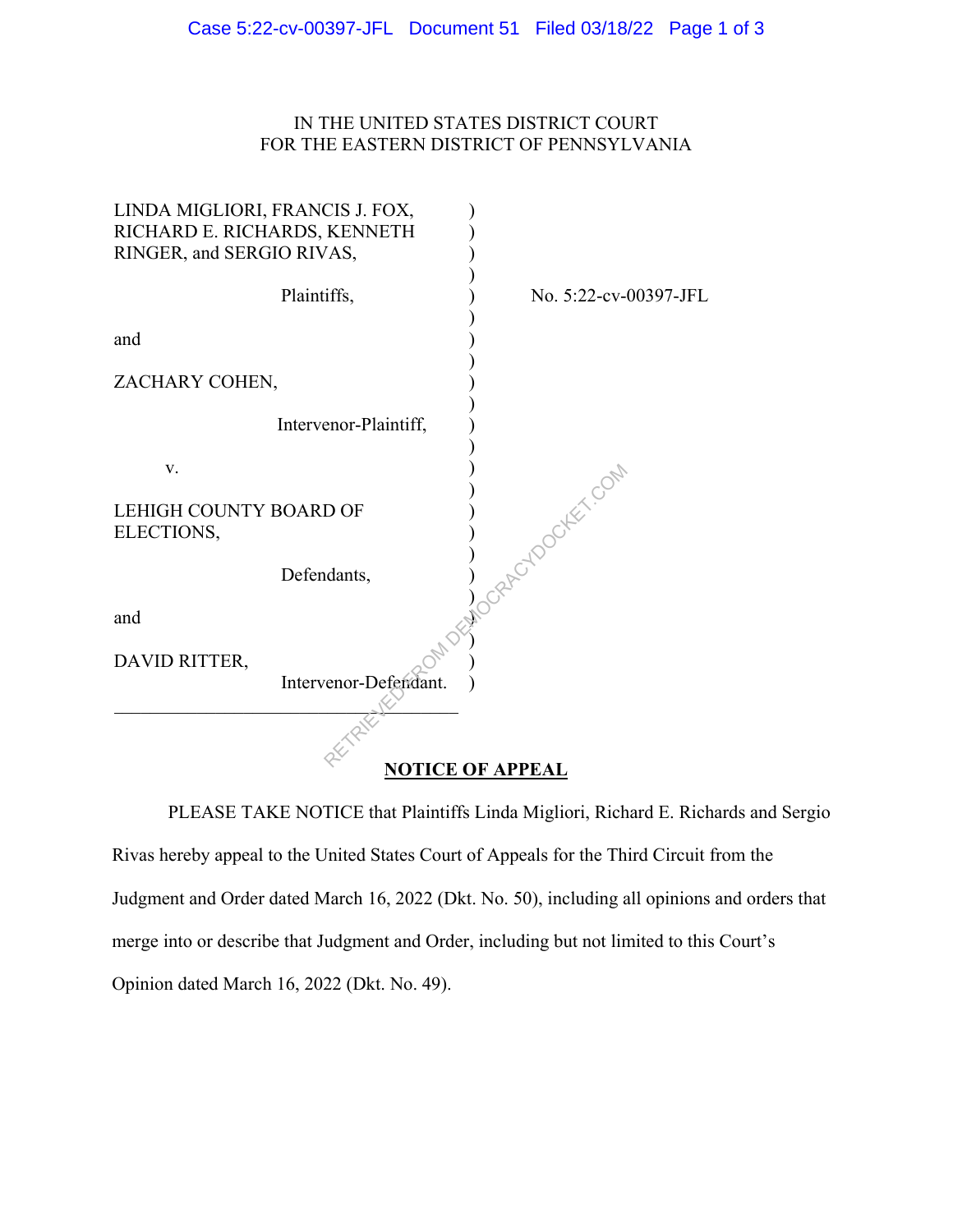Respectfully submitted,

Dated: March 18, 2022 /s/ Stephen A. Loney, Jr.

Witold Walczak (No. 62976) Richard Ting (No. 200438) Connor Hayes (No. 330447) ACLU OF PENNSYLVANIA P.O. Box 23058 Pittsburgh, PA 15222 P: 412-681-7864 vwalczak@aclupa.org rting@aclupa.org chayes@aclupa.org

Stephen A. Loney, Jr. (No. 202535) Marian K. Schneider (No. 50337) ACLU OF PENNSYLVANIA P.O. Box 60173 Philadelphia, PA 19102 P: 215-592-1513 sloney@aclupa.org mschneider@aclupa.org RETRIEVED FROM DEMOCRACYDO